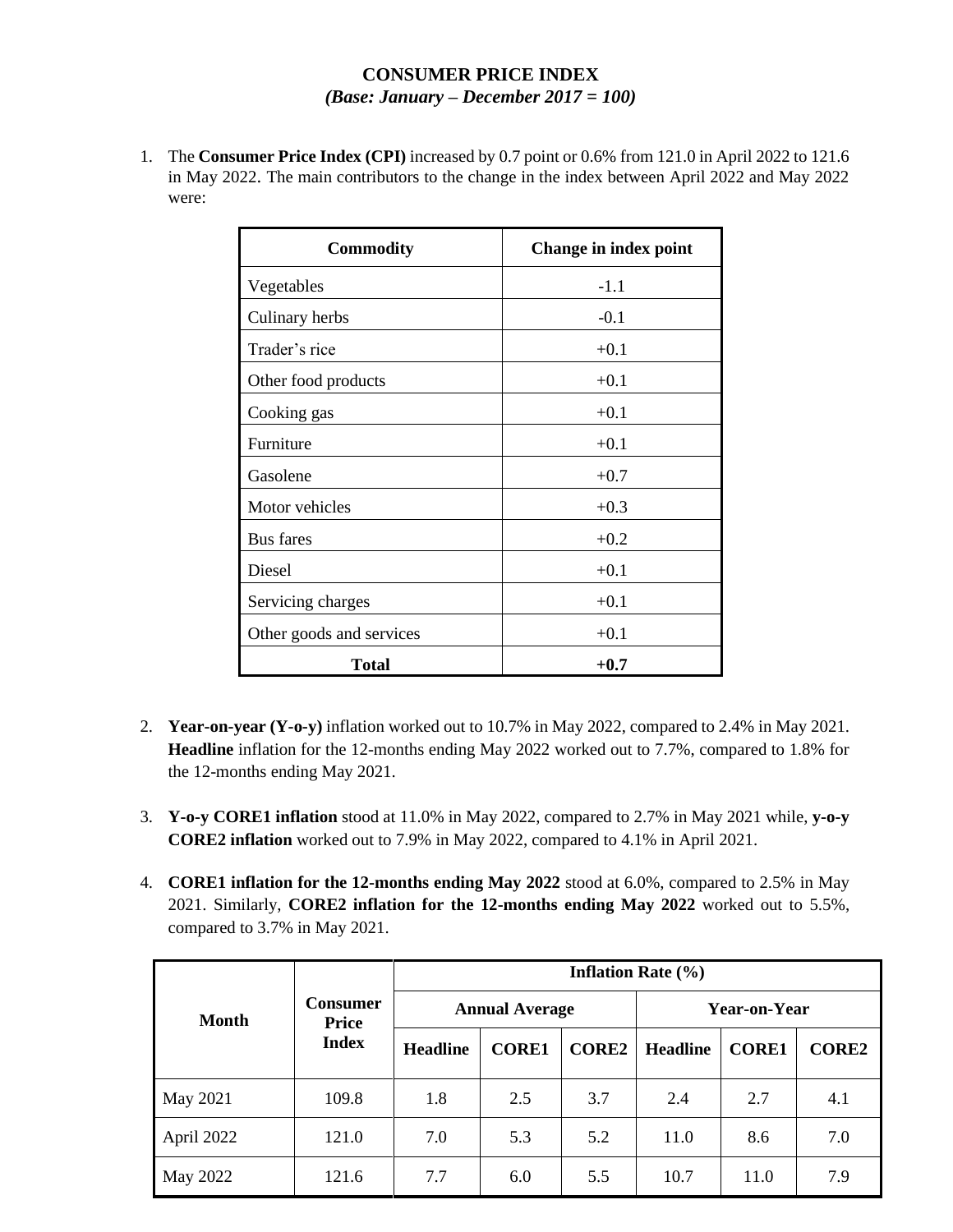| 5. Sub-indices for the twelve divisions of consumption expenditure for the month of May 2022 |  |
|----------------------------------------------------------------------------------------------|--|
| compared to April 2022 are shown below:                                                      |  |

| <b>Division</b>                                                          | April<br>2022 | <b>May</b><br>2022 | $%$ change <sup>1</sup> in index<br>between April<br>2022 and May 2022 |
|--------------------------------------------------------------------------|---------------|--------------------|------------------------------------------------------------------------|
| Food and non-alcoholic beverages<br>1.                                   | 138.5         | 134.6              | $-2.8$                                                                 |
| 2.<br>Alcoholic beverages and tobacco                                    | 118.8         | 118.5              | $-0.2$                                                                 |
| Clothing and footwear<br>3.                                              | 111.1         | 111.1              |                                                                        |
| Housing, water, electricity, gas and<br>4.<br>other fuels                | 94.3          | 95.5               | $+1.3$                                                                 |
| 5. Furnishings, household equipment<br>and routine household maintenance | 125.0         | 126.2              | $+1.0$                                                                 |
| 6. Health                                                                | 122.9         | 122.9              |                                                                        |
| 7. Transport                                                             | 128.5         | 137.7              | $+7.1$                                                                 |
| Communication<br>8.                                                      | 98.8          | 98.8               |                                                                        |
| 9. Recreation and culture                                                | 113.3         | 113.7              | $+0.4$                                                                 |
| 10. Education                                                            | 111.9         | 111.9              |                                                                        |
| 11. Restaurants and hotels                                               | 117.5         | 118.4              | $+0.8$                                                                 |
| 12. Miscellaneous goods and services                                     | 118.1         | 118.9              | $+0.6$                                                                 |
| <b>All Divisions</b>                                                     | <u>121.0</u>  | <u>121.6</u>       | $+0.6$                                                                 |
| <b>All Divisions, excluding "Alcoholic</b><br>beverages and tobacco"     | 121.3         | <i>122.0</i>       | $+0.6$                                                                 |

*<sup>1</sup>/ % change has been computed from unrounded indices and hence may vary slightly from the change in rounded indices.*

## **Notes:**

- 1. The headline inflation rate is calculated by using the annual average method, that is, by comparing the average level of prices during a twelve-months period with the average level during the corresponding previous twelve-months period.
- 2. The year-on-year inflation rate is calculated as the percentage change in the CPI for a given month with respect to the CPI for the corresponding month of the previous year.
- 3. CORE1 excludes food, beverages and tobacco components and mortgage interest on housing loan from headline inflation.
- 4. CORE2 excludes food, beverages and tobacco, mortgage interest on housing loan, electricity, gas, other fuels and items whose prices are controlled from headline inflation.